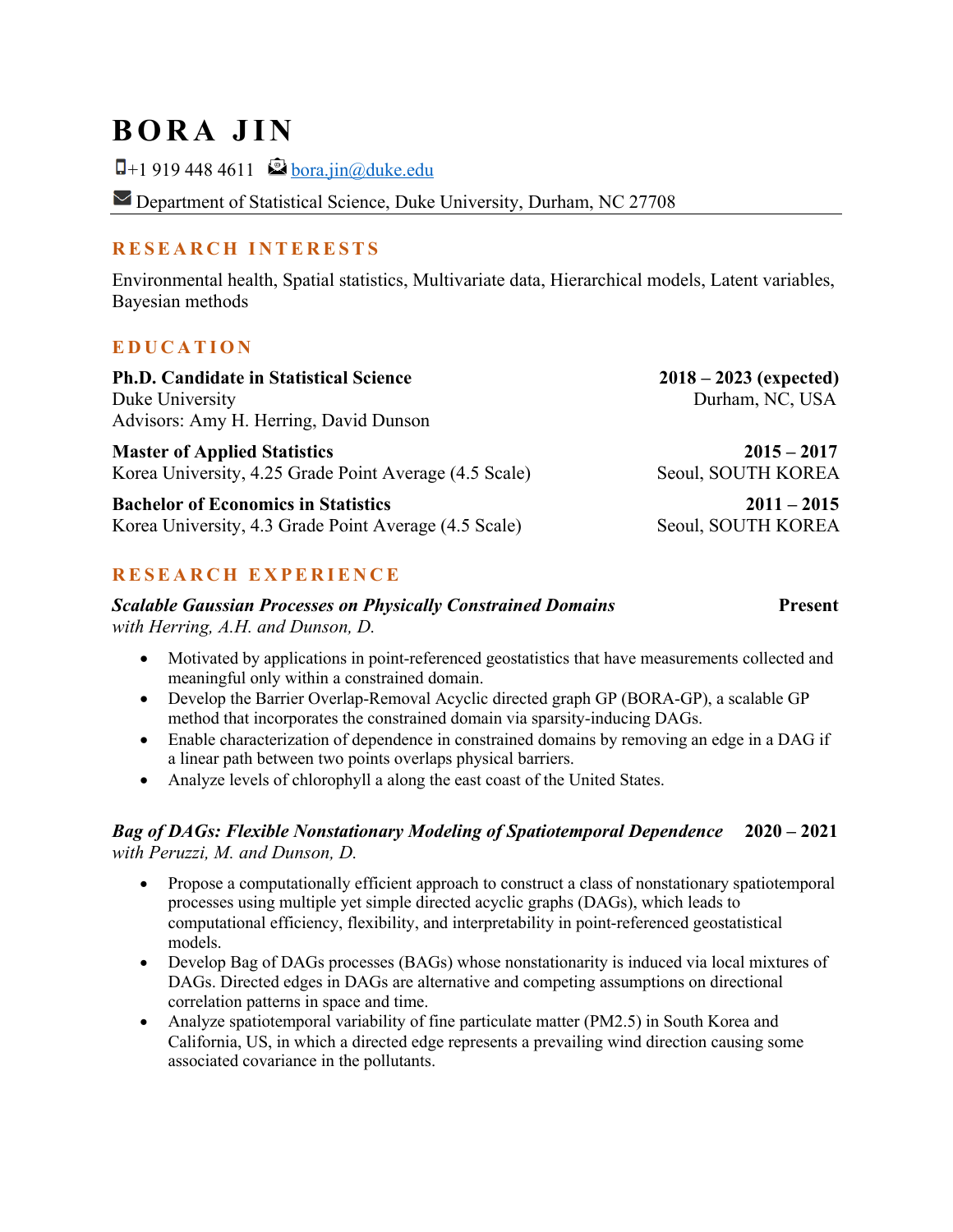#### *Bayesian Matrix Completion for Hypothesis Testing* **2019 – 2020**

*with Dunson, D., Rager, J.E., Reif, D., Engel, S.M., Herring, A.H.*

- Adapt Bayesian heteroscedastic nonparametric regression to a multiple hypothesis testing framework.
- Impose a generalized latent factor model to form a non-exchangeable prior for testing.
- Develop a matrix completion method for a latent matrix.
- Tackle sparsity of the ToxCast data using hierarchical framework.
- Enable prediction for non-tested chemical's activity.
- Broaden the definition of activity including heteroscedasticity.

#### *Master's thesis on Bayesian Methods* **March 2015 – February 2017**

- Applied Bayesian inference for a seemingly unrelated regression model and examined novel statistical methods on an extended instrumental variables model with random effects using the MCMC method.
- Employed the extension to a nonparametric model using cosine basis functions and the Dirichlet process location-scale mixture for a great deal of flexibility on the proposed model.
- Conducted a real data application explaining Annex I Parties variations in compliance to the Kyoto Protocol.

#### *Prediction of Carbon Emissions in Industrial Setting* **June 2016 – August 2016**

*Korean Environment Ministry* 2002 **Seoul, SOUTH KOREA** 

- Trained toward a generalist dealing with global environmental issues in both national and international settings through the  $8<sup>th</sup>$  International Environmental Expert Training Program.
- Applied statistical prediction analysis in studying afforestation practices within industrial complex areas.
- Developed strategic programs to implement carbon reduction targets of industrial complexes.

#### *Clustering of Cancer Patients' Symptoms* **March 2016 – August 2016**

*College of Nursing at Chungnam National University* **Seoul, SOUTH KOREA** 

- Conducted clustering analysis to see if symptoms are divided into particular clusters as expected in a theory.
- Measured the effect of symptom clusters on the quality of life through physical functions.
- Provided expertise on all aspects from the interpretation of statistical results to the presentation of statistics and graphics.

#### *Emotionality of Language in Online Platforms October 2014 – March 2015*

*MezzoMedia & SungKyunKwan University* **Seoul, SOUTH KOREA** 

- Contributed to the development of a Korean morphological analyser.
- Embedded factor analysis and principal component analysis to determine appropriate weights of frequently used morphemes based on their verbal and social context.
- Designed and interpreted quantitative research examining the emotionality of language in online platforms.

# *Korea University* Seoul, SOUTH KOREA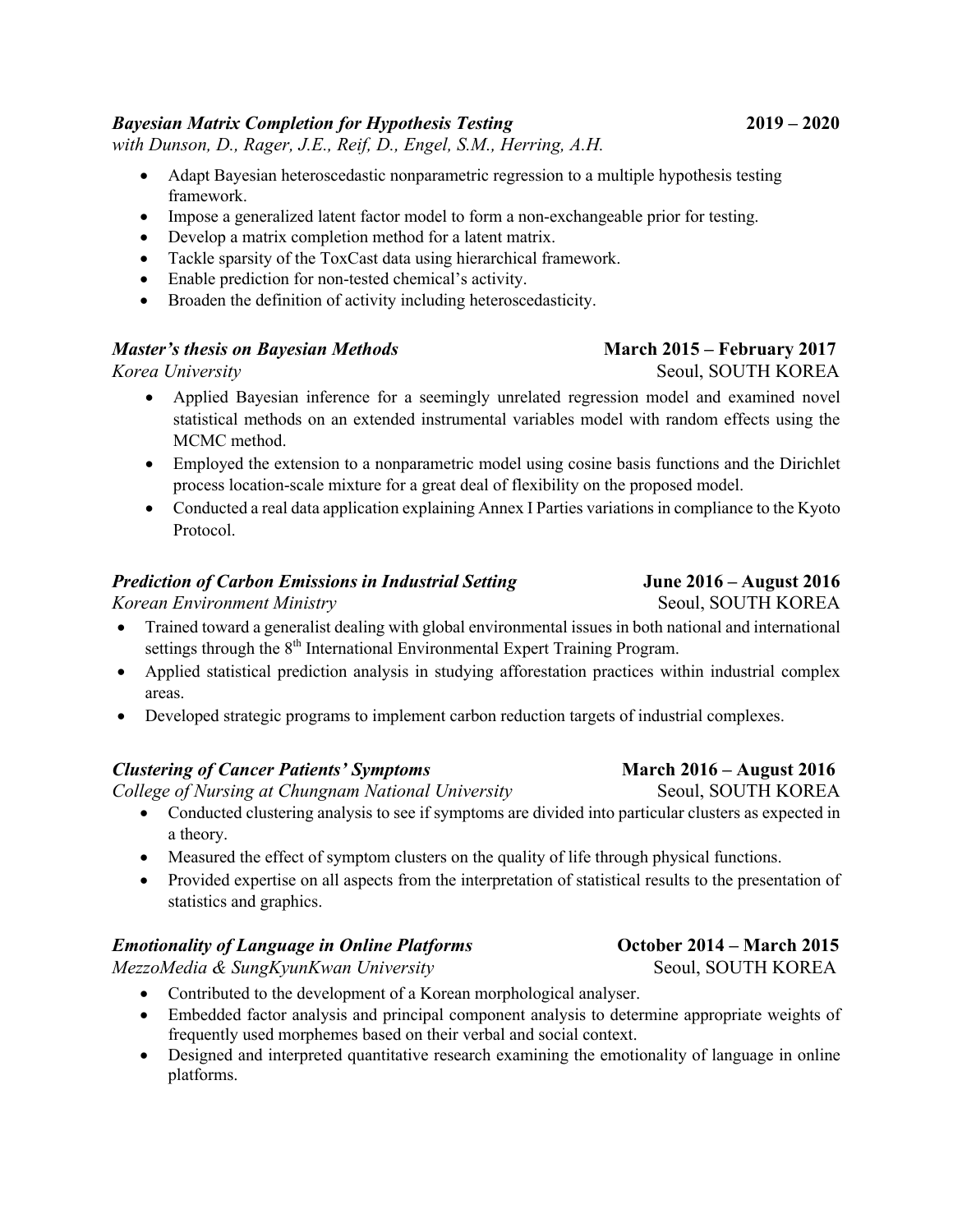#### **WORK EXPERIENCE**

#### **ENVIRONMENTAL STATISTICS**

#### *Internship in Chemicals and Waste February 2017 –* **August 2017**

- Managed national reports that Parties are obliged to submit under Basel and Stockholm Conventions and analysed national reporting data so as to identify regional patterns and temporal trends.
- Designed a query system to facilitate proper visualizations and the use of collected data from national reports.
- Participated in the formulation of indicators with regards to Sustainable Development Goals.

#### **BIG DATA & FINANCE**

#### *Internship in the Division of Budget and Finance* **January 2018 – July 2018**

*International Atomic Energy Agency* **Vienna, AUSTRIA** 

- Managed data compliance of requests for all types of procurement and payment in the Agency.
- Analysed collected data as a member of Master Data Management Team.
- Assisted a clean-up project of the Agency's bank and branch pages through Oracle sql and MS Access.
- Published monthly infographics on activities of the whole division.

#### *Internship in Banking and Finance, Market Surveillance Department* **June 2014 – July 2014** *Korea Exchange (KRX)* Seoul, SOUTH KOREA

- Focused upon the detection of unfair transactions, particularly with regards to high turnover volume accounts.
- Conducted data management including updating, arranging and organising big data.
- Participated in developing case-specific restrictions and market-wide regulatory practices.

### **TEACHING EXPERIENCE**

*Instructor of Record May 2022 – June 2022 Duke University* **Durham, NC, USA** Introduction to Data Science and Statistical Thinking (STA199)

*Duke University* Durham, NC, USA Case Studies in the Practice of Statistics (STA440)

#### *Graduate Mentor* **May 2021**

*Duke University* **Online** 

- Intro to Undergraduate Research in Statistical Science Workshop
- Mentored a team of five undergraduates and facilitated their collaboration on identifying research questions, conducting relevant statistical analyses, writing a report in a common structure of statistics/medical journals, and presenting results for statistical audience.

*Teaching Assistant* **August 2021 – December 2021**

*UN Environment* Geneva, SWITZERLAND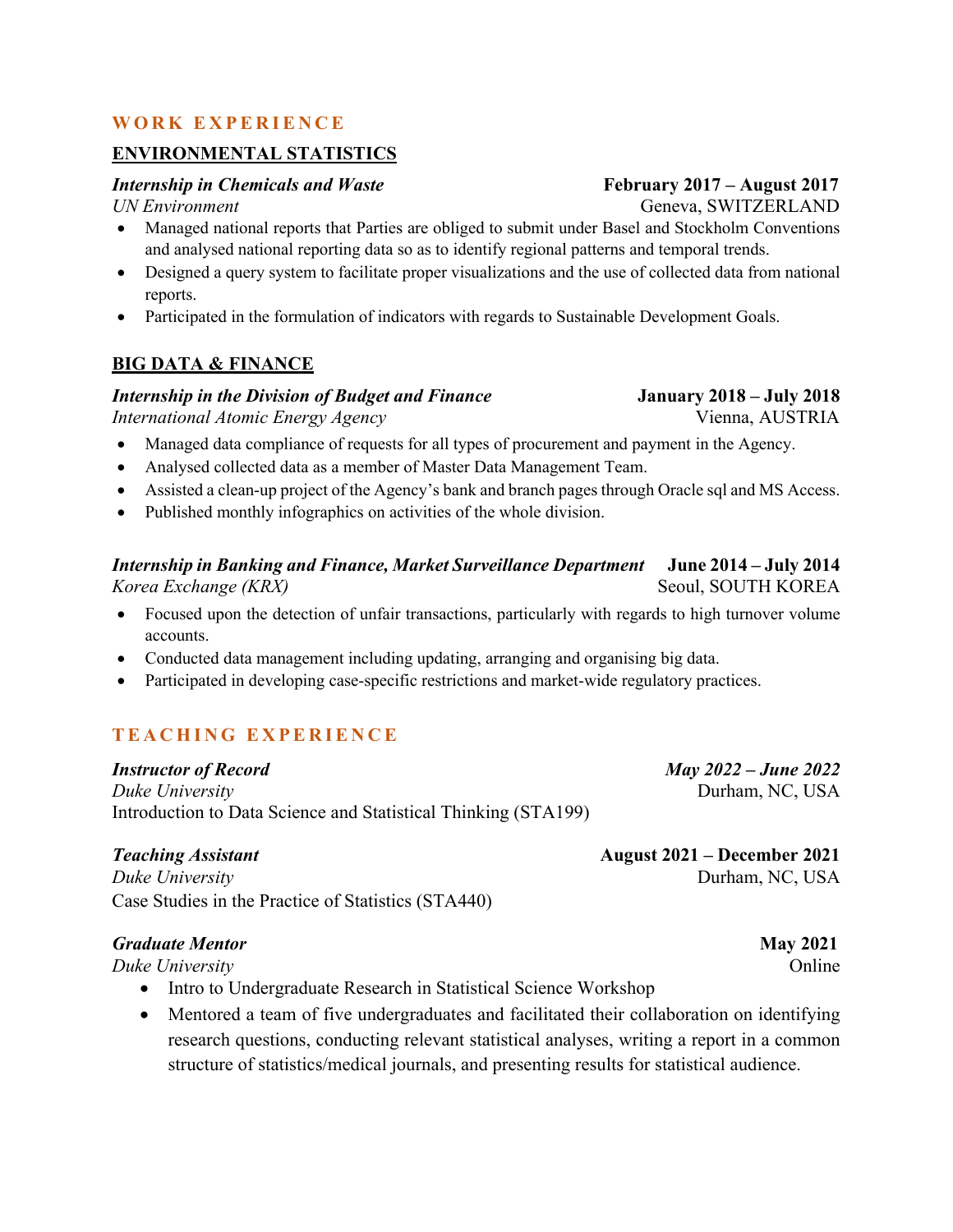• Theory and Methods of Statistical Learning and Inference (STA432)

#### *Guest Lecture* **April 28, 2021**

*Harvard University* Online

• Spatial Statistics (STAT141)

• Statistics (STA250)

- Introduction to Probability Theory (STAT201)
- Topics in Mathematical Statistics (STAT412)

#### *Mentoring in Mathematics* **January 2013**

### **KEY SKILLS**

- R, MATLAB, Python, SAS, MySQL, MS Office, LATEX
- English (Professional Proficiency), Korean (Native)

#### **HONORS**

| <b>BNP13 Travel Award</b>                                                                         | 2022          |
|---------------------------------------------------------------------------------------------------|---------------|
| ISBA 2022 Travel Award                                                                            | 2022          |
| 2022 ISBA EnviBayes Student Paper Competition Award                                               | 2022          |
| 2022 ASA ENVR Student Paper Competition Award                                                     | 2022          |
| Best Student/Postdoc Contributed Paper Award at the ISBA 2021                                     | 2021          |
| NC ASA Student Travel Awards                                                                      | 2021          |
| Global Korea Scholarship                                                                          | $2018 - 2020$ |
| First Prize in the Graduate Paper Session at the Korean Statistical Society's Annual Conference   | 2016          |
| Yangcheon Foundation Scholarship for Academic Excellence                                          | 2016          |
| So-Mang Presbyterian Church Scholarship for Academic Merit                                        | 2016          |
| Second Prize in the Graduate Poster Session at the Korean Statistical Society's Annual Conference | 2015          |
| The Dean's Award for Academic Merit                                                               | $2011 - 2014$ |
| Ministry of Gender Equality and Family Affairs Minister's Honour Award                            | 2012          |
| Seoul National University President's Prize                                                       | 2011          |

### **PUBLICATIONS**

Jin, B.\*, Dunson, D., Rager, J.E., Reif, D., Engel, S.M., Herring, A.H. (2022+). **Bayesian Matrix Completion for Hypothesis Testing**. *submitted* ArXiv

*Head Teaching Assistant* **January 2021 – May 2021** *Duke University* Online

*Teaching Assistant* **January 2019 – May 2019** *Duke University* Durham, NC, USA

## *Teaching Assistant* **September 2015 – December 2015**

*Korea University* Seoul, SOUTH KOREA

**Samsung**  Seoul, SOUTH KOREA